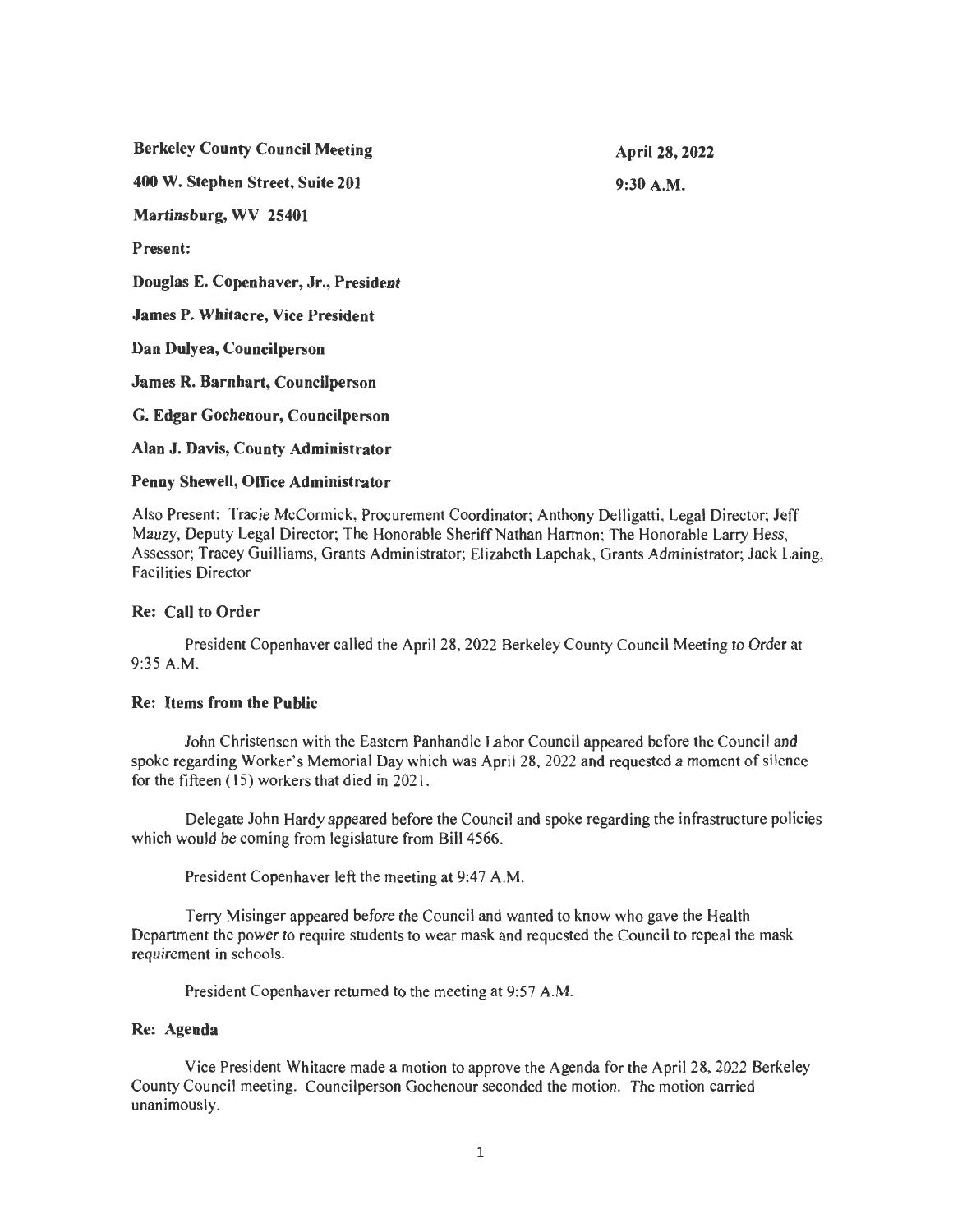## Re: Consent Agenda

## 1. Purchase Order Log

### 2. Internal Budget Revisions

Alan Davis, County Administrator reviewed the one (I) internal budget revision received.

### 3. Changes in Status

President Copenhaver stated that a change in status was received from Mike Laing, Chief Court Marshal for Billy Dildine to receive his five (5) year step increase effective May I, 2022 from \$35,372 to \$37,494.

President Copenhaver stated that a letter of retirement was received from the IT Department from Brad Race effective August 3 I, 2022.

President Copenhaver stated that a letter of resignation was received from the Day Report Center from Dylan Hess effective April 22, 2022.

President Copenhaver stated that a letter of resignation was received from the Assessor's Office from Tiffany Sanders effective April 25, 2022.

### 4. Approval of Minutes

There were no changes to the April 14, 2022 Berkeley County Council meeting minutes.

#### 5. Council Calendar

President Copenhaver reviewed the Council calendar for the month of May.

#### 6. Board and Commission Calendar

President Copenhaver reviewed the Board and Commission calendar for the month of May.

#### 7. Cancelled Check Request-County Clerk's Finance Office

#### Re: Consent Agenda Approval

Councilperson Dulyea made a motion to approve the Consent Agenda for the April 28, 2022 Berkeley County Council meeting. Vice President Whitacre seconded the motion. The motion carried unanimously.

# Re: Correction of Assessment Log, Apportionment of Assessment Logs, Deconsolidation and Consolidation of Properties Applications - Assessor's Office

The Honorable Larry Hess, Assessor appeared before the Council and presented one (I) personal tax exoneration for reason of tax payer error totaling \$185.38.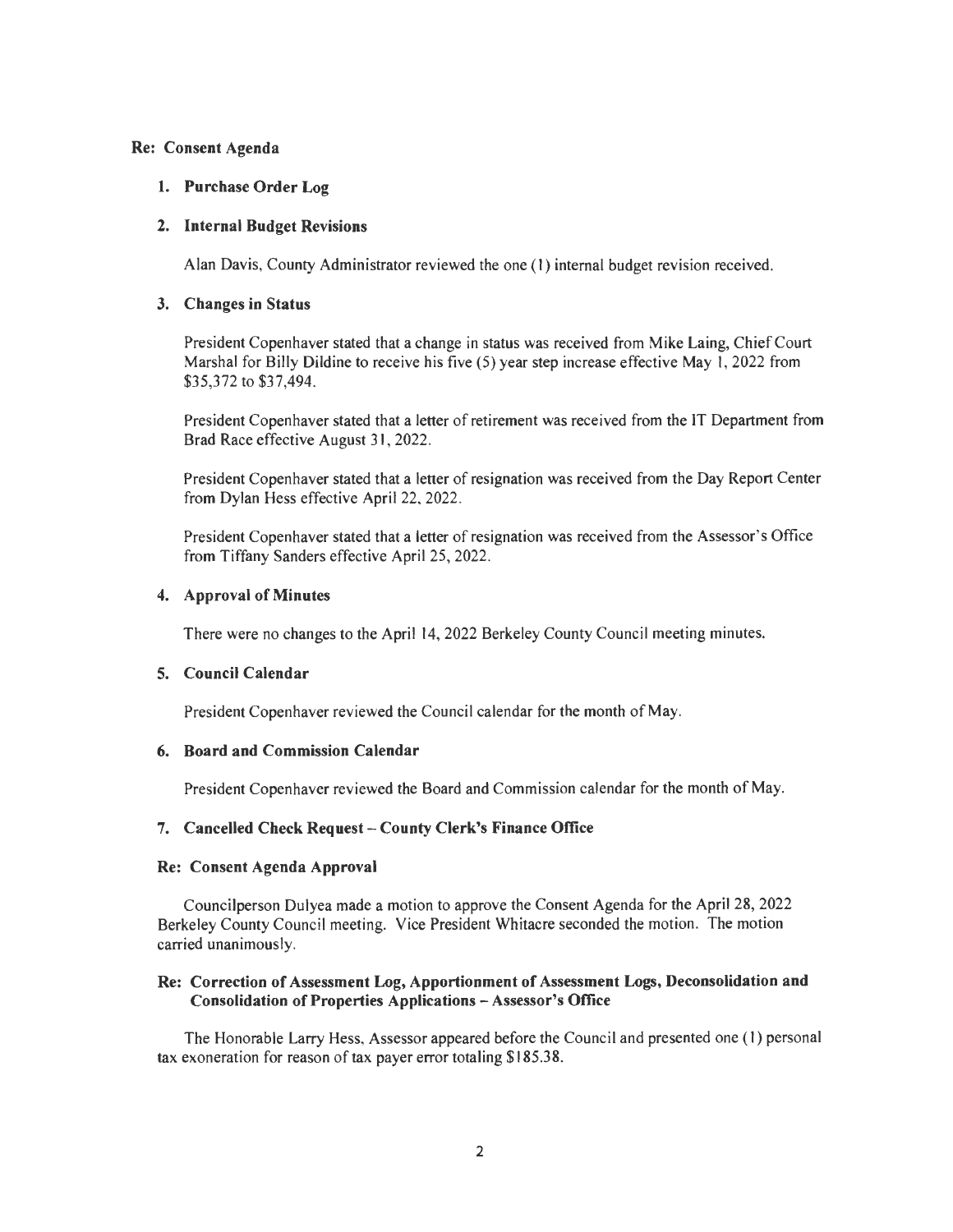Councilperson Barnhart made a motion to approve the one (I) personal tax exoneration for reason of tax payer error totaling \$185.38. Councilperson Dulyea seconded the motion. The motion failed with a vote of zero to five.

Mr. Hess presented six (6) personal tax exonerations for reason of office error totaling \$561.18.

Vice President Whitacre made a motion to approve the six (6) personal tax exonerations for reason of office error totaling \$56 1. 18. Councilperson Gochenour seconded the motion. The motion carried unanimously.

#### Re: Board Meeting Reports

Councilperson Barnhart reported that he attended the Public Service Water District where they approved a pay application and reviewed financials.

Councilperson Dulyea reported that he attended the CYB meeting where they reviewed applications for bid improvement projects, most applications received were to start up marketing campaigns. He also reported that he attended the Senior Services board meeting where a discussion was held on employees leaving for higher paying jobs.

Vice President Whitacre reported that he attended a ceremony for the Hunter Carlos Willis Aviation Program at Shepherd University along with Councilperson Dulyea.

Councilperson Gochenour reported that he attended the Historic Landmarks Commission meeting and reported that they are still working on an MOU with Morgan Cabin. He reported that they are also working to complete the LIDAR software program on the cemeteries.

President Copenhaver reported that he had no meetings.

#### Re: Board and Commission Vacancies

Councilperson Barnhart made a motion to reappoint Teresa McCabe to the Berkeley Morgan Health Department board for a full term. Vice President Whitacre seconded the motion. The motion carried unanimously.

# Re: Bid Opening - RFP 126 W. King Street Asbestos Removal & Building Demolition

Alan Davis, County Administrator reviewed the RFP for 126 W. King Street Asbestos Removal & Building Demolition. He stated that the RFP was placed on the county web site and advertised in the Journal with the Certification of Publication present in the bid file and the read ahead. He also stated that a mandatory pre-bid meeting was conducted with two (2) addendums issued.

At 10:00 A.M. President Copenhaver opened the sealed bids as follows: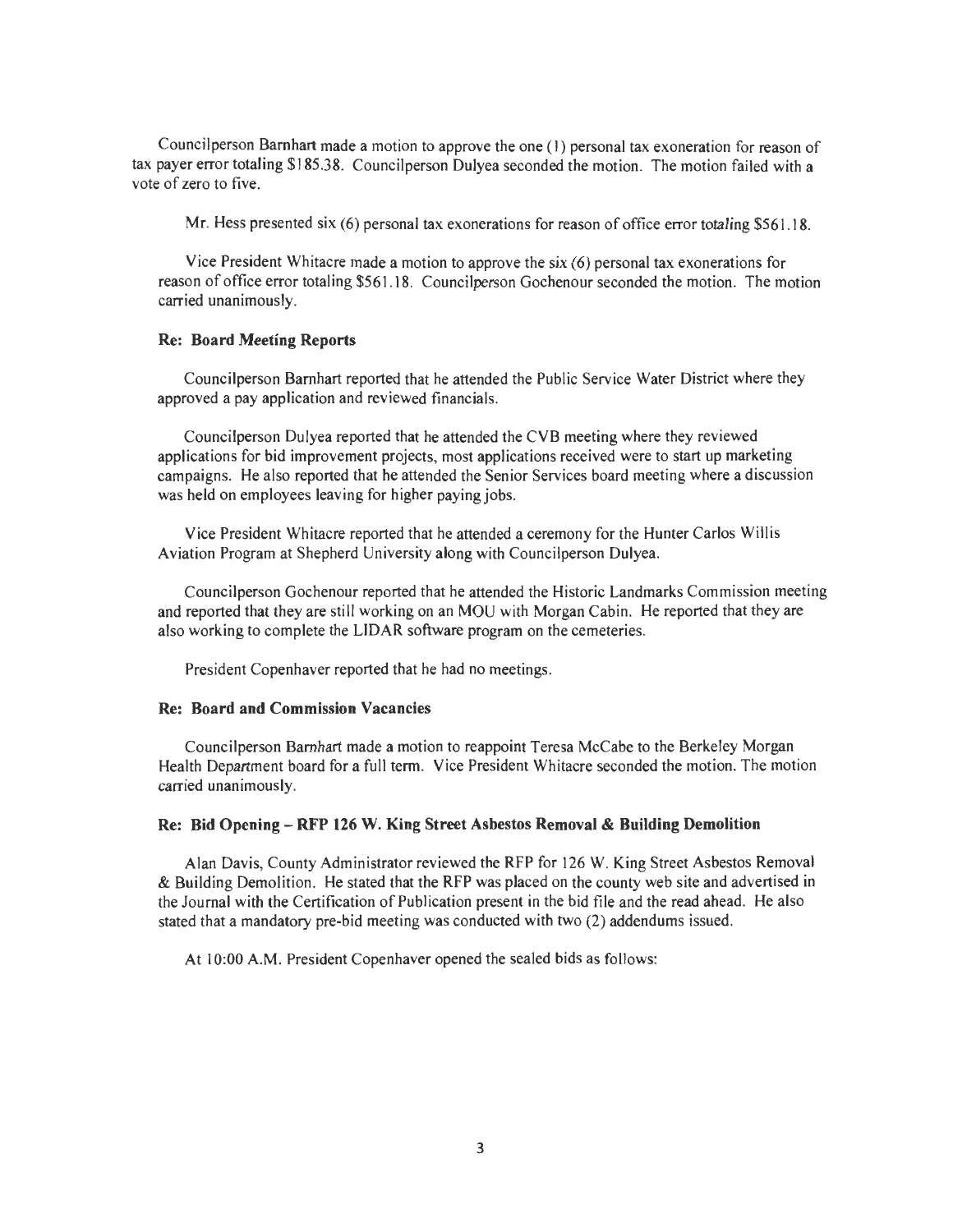| $Bid \#$  | Vendor                                             | <b>Asbestos</b><br>Removal | <b>Building</b><br><b>Demolition</b> | <b>Site Work</b>             | <b>Removal of</b><br>Drive-Thru<br><b>Teller</b><br>Machine |
|-----------|----------------------------------------------------|----------------------------|--------------------------------------|------------------------------|-------------------------------------------------------------|
| Bid#1     | Pittsnogle, LLC<br>Martinsburg, WV                 |                            |                                      | Total all work<br>\$160, 146 | \$5,000                                                     |
| Bid # 2   | Untied Wreckers &<br>Excavating<br>Martinsburg, WV | \$26,000                   | \$116,000                            | \$5,000                      | \$4,000                                                     |
| Bid # 3   | Adam's Demolition                                  | \$25,000                   | \$60,000                             | \$5,0000                     | \$5,000                                                     |
| Bid # $4$ | Reclaim Co, LLC                                    | \$23,660                   | \$64,720                             | \$2,500                      | \$0.02                                                      |

## Re: Sheriff Nathan Harmon Request for Compensation Increases

Sheriff Harmon appeared before the Council to request compensation increases for the civilian staff in Department 701 of the Sheriff's Department. Sheriff Harmon stated that he was using funds from the position eliminated by Rebecca Scales a year ago and would not be filling Ms. Scales positon and would like to increase the salaries of the staff who took on those job duties. Sheriff Harmon reviewed in detail the duties of Brandy Sullivan and Marsha Kelley. Councilperson Gochenour asked if the performance evaluations were completed on all civilian staff including the Tax Office to which Sheriff Harmon replied that they were. Councilperson Gochenour stated that once the compensation increases were given, there would not be an opportunity in the future to fill this position, but further stated that the money was in the Sheriff's budget to distribute as he chose, but did not want to see him create a morale issue within his agencies. Sheriff Harmon stated that this was a reconsolidation of his department and he would not be hiring another full time or part time position now or in the future. He stated that he had spoken with the two  $(2)$  ladies and they were fine with the additional responsibilities and he stood behind his salary recommendations. Alan Davis, County Administrator stated that he wanted to go on record that he cannot support the increases as he believes they are excessive and wants the record to reflect that the Sheriff's Department will now go from ten  $(10)$  full time and one  $(1)$  part time positions to nine  $(9)$  full time and  $(1)$  part time positions and will be reflected in the budget next year as the benefits will not be considered in the budget with the elimination of the position which will create a budget reduction.

Councilperson Gochenour made a motion to approve the increases as requested by Sheriff Harmon for reclassifications and to eliminate one (1) full time position from Fund 701 which will now have nine (9) full time and one (1) part time positions. Councilperson Barnhart seconded the motion. The motion carried unanimously.

# Re: Tracey Guilliams, Grants Administrator MOU Berkeley County Health Department SMSHA Grant

Tracey Guilliams, Grants Administrator appeared before the Council and presented an MOU for the Berkeley County Health Department SMSHA Grant.

Councilperson Barnhart made a motion to approve the MOU with the Berkeley County Health Department for the SMSHA Grant. Councilperson Dulyea seconded the motion. The motion carried unanimously.